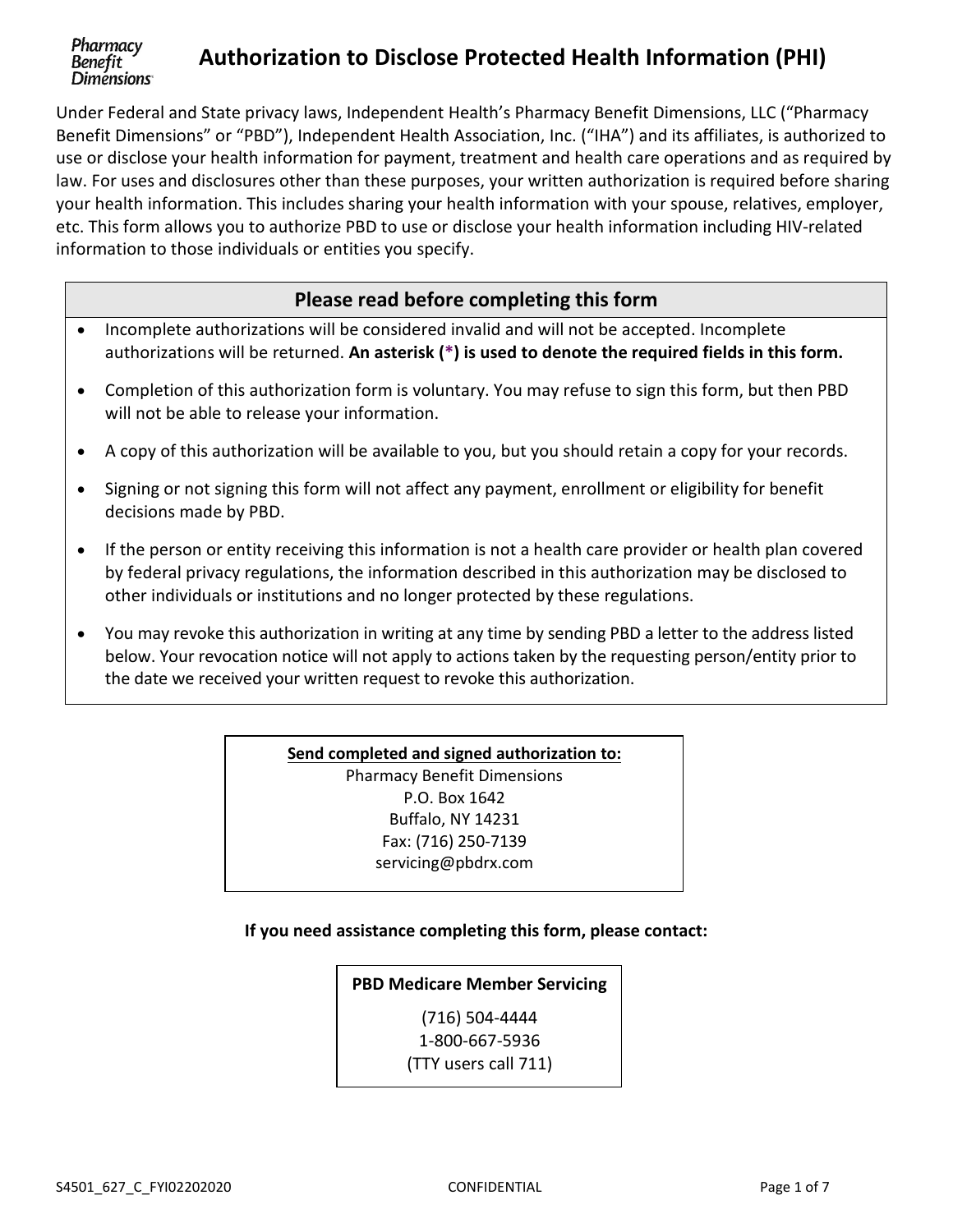# **Authorization to Disclose Protected Health Information (PHI)**

| <b>Dimensions</b>                                                                                                                                                                                                                                                                            |                                                                                                                                                                                                                                                                                                                                                                                                                                                                            |                                         |                          |  |  |  |
|----------------------------------------------------------------------------------------------------------------------------------------------------------------------------------------------------------------------------------------------------------------------------------------------|----------------------------------------------------------------------------------------------------------------------------------------------------------------------------------------------------------------------------------------------------------------------------------------------------------------------------------------------------------------------------------------------------------------------------------------------------------------------------|-----------------------------------------|--------------------------|--|--|--|
| Section A: Member Information*                                                                                                                                                                                                                                                               |                                                                                                                                                                                                                                                                                                                                                                                                                                                                            |                                         |                          |  |  |  |
| Name*:                                                                                                                                                                                                                                                                                       |                                                                                                                                                                                                                                                                                                                                                                                                                                                                            | Date of Birth*:<br>$\prime$<br>$\prime$ | Member ID*:              |  |  |  |
| Section B: Authorized Individuals* (at least one individual is required)<br>Please list the individuals and/or entities that you are authorizing to view or receive your health information. If<br>more space is required to list individuals or entities, please attach an additional page. |                                                                                                                                                                                                                                                                                                                                                                                                                                                                            |                                         |                          |  |  |  |
| 1.                                                                                                                                                                                                                                                                                           | Name*:                                                                                                                                                                                                                                                                                                                                                                                                                                                                     | Relationship*:                          | Telephone Number*:       |  |  |  |
| 2.                                                                                                                                                                                                                                                                                           | Name:                                                                                                                                                                                                                                                                                                                                                                                                                                                                      | <b>Relationship:</b>                    | <b>Telephone Number:</b> |  |  |  |
| 3.                                                                                                                                                                                                                                                                                           | Name:                                                                                                                                                                                                                                                                                                                                                                                                                                                                      | <b>Relationship:</b>                    | <b>Telephone Number:</b> |  |  |  |
|                                                                                                                                                                                                                                                                                              | If more space is needed to describe the information that can be released, please attach an additional page.<br>C-1: I would like you to disclose any of my health information requested by the individuals and/or entities<br>named in Section B. This does not include information in Part C-3 (below) unless I have placed my initials next<br>to the condition. If I do not place my initials in C-3, information related to those conditions will not be<br>disclosed. |                                         |                          |  |  |  |
|                                                                                                                                                                                                                                                                                              | $-OR -$                                                                                                                                                                                                                                                                                                                                                                                                                                                                    |                                         |                          |  |  |  |
|                                                                                                                                                                                                                                                                                              | C-2: Only the following specific health information (such as claims submitted by a specific provider or<br>information related to one of the protected diagnoses listed below):                                                                                                                                                                                                                                                                                            |                                         |                          |  |  |  |
|                                                                                                                                                                                                                                                                                              |                                                                                                                                                                                                                                                                                                                                                                                                                                                                            |                                         |                          |  |  |  |
|                                                                                                                                                                                                                                                                                              | - AND, IF APPLICABLE -                                                                                                                                                                                                                                                                                                                                                                                                                                                     |                                         |                          |  |  |  |

**C-3:** Unless specifically initialed below, I understand my health information will not be disclosed related to the following conditions. By placing my initials next to one or more of these conditions, I am authorizing PBD to disclose information related to the condition(s) (see page 4 for additional information):

| Alcohol and/or Substance Abuse       | HIV-Related            |
|--------------------------------------|------------------------|
| Pregnancy/Reproductive               | <b>Mental Health</b>   |
| <b>Sexually Transmitted Diseases</b> | <b>Genetic Testing</b> |
|                                      |                        |

Pharmacy<br>Benefit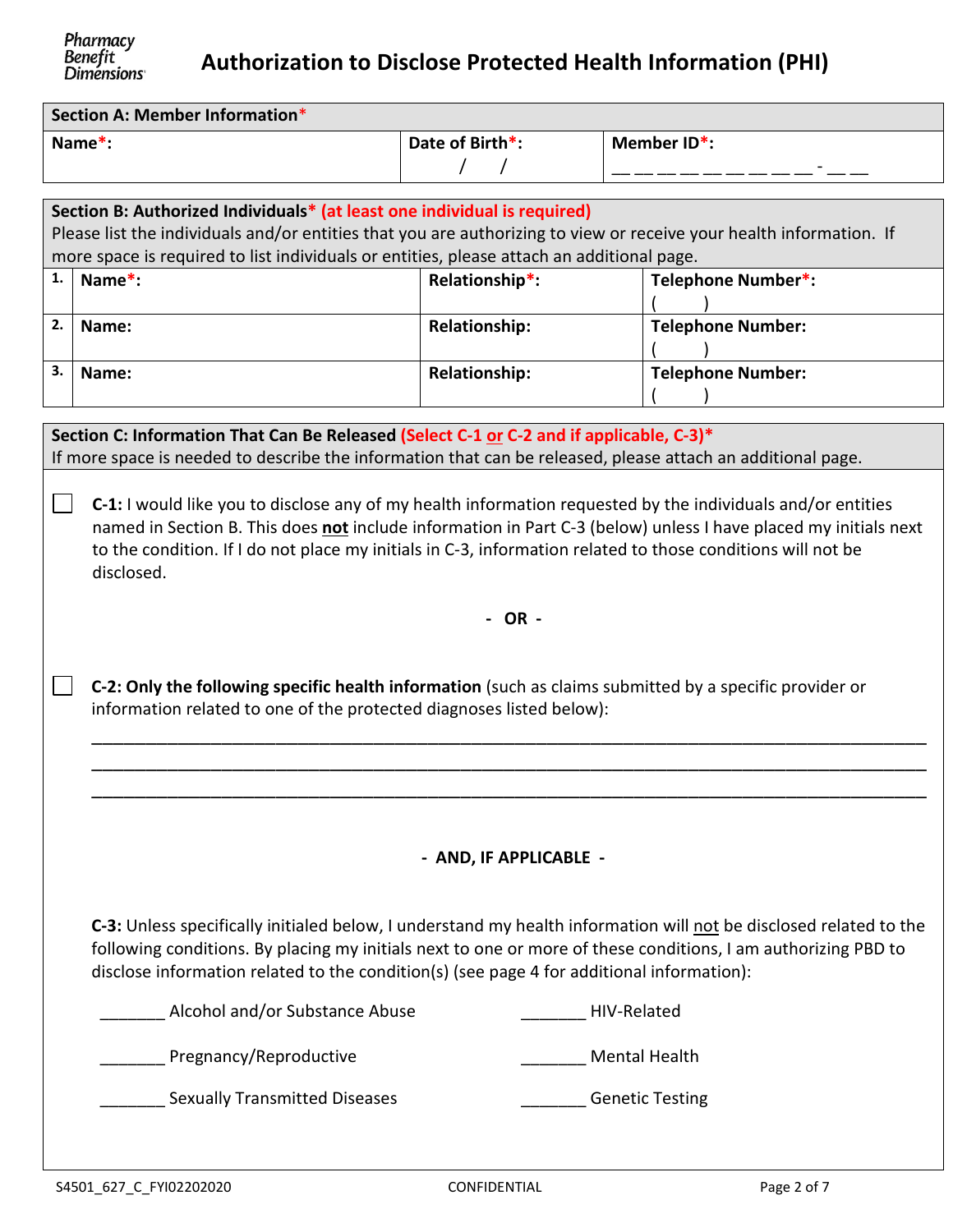### **Section D: Purpose and Time Period**

Unless noted below, the authorized parties in Section B can obtain your health information upon their request and from the start date of your plan coverage with PBD.

# Purpose: **\_\_\_\_\_\_\_\_\_\_\_\_\_\_\_\_\_\_\_\_\_\_\_\_\_\_\_\_\_\_\_\_\_\_\_\_\_\_\_\_\_\_\_\_\_\_\_\_\_\_\_\_\_\_\_\_\_\_\_\_\_\_\_\_\_\_\_\_\_\_\_\_\_\_\_\_\_\_\_\_\_\_**

| $\vert\;\;\vert$ Time Period: Only release health information concerning dates of service from (insert date) |  |
|--------------------------------------------------------------------------------------------------------------|--|
| (insert date)                                                                                                |  |

#### **Section E: Expiration**

This authorization will automatically expire one (1) year after termination of your enrollment, upon your death, in the case of a minor, when the named minor reaches the age of eighteen (18) years, or if PBD receives a letter from you revoking this authorization.

For dates or events not described in the preceding paragraph, you may specify an expiration date or event for this authorization below:

This authorization will expire:

On the following date (*insert date*): \_\_\_\_\_\_\_\_\_\_\_\_\_

On the following event: *(please specify)* \_\_\_\_\_\_\_\_\_\_\_\_\_\_\_\_\_\_\_\_\_\_\_\_\_\_\_\_\_\_\_\_\_\_\_\_\_\_\_\_\_\_\_\_\_\_\_\_\_\_\_\_\_\_\_\_\_\_\_

# **Section F: Personal Representative Information**

Complete this section if you are a personal representative that is acting on behalf of a member. You must include a copy of one of the following documents as proof of your legal representation and authority:

□ Valid health care proxy

□ Certificate of guardianship issued by a New York State Supreme or Surrogate Court

□ Surrogate decision maker appointed pursuant to Family Health Care Decisions Act (FHCDA)

If the member is deceased, please submit a copy of one of the following:

*□* Letters of Administration or Letters Testamentary

| Name: | ationship: | <b>Felephone Number:</b> |
|-------|------------|--------------------------|
|       |            |                          |
|       |            |                          |

# **Section G: Signature/Date\***

Please read the following carefully before you sign, and refer to page 4 for additional information.

By signing this form, I understand the following: (1) if the entity authorized to receive my health information is not a health plan, health care provider or other covered entity as described by the Health Insurance Portability and Accountability Act (HIPAA) Privacy Rule, the released information may no longer be protected by federal privacy laws, rules and regulations; (2) the information disclosed will only include mental health, alcohol and substance abuse, HIV-related information, sexually transmitted disease, pregnancy and reproductive and/or genetic testing information if I specifically direct PBD to release that information; (3) I am not required to sign this form, but if I do not sign this form, it will not be considered valid, it will be returned to me and no information will be released by PBD; (4) I may revoke this authorization at any time by notifying PBD in writing; (5) if I do revoke this authorization, my revocation will have no effect on any actions PBD took according to this authorization before PBD received my revocation; and (6) it is my choice whether I sign this form and signing or not signing this authorization will not affect any payment, enrollment, or eligibility for benefit decisions made by PBD.

By checking this box, this form replaces any HIPAA authorization forms previously sent to PBD.

I sign this authorization under penalty of perjury and attest that the information contained in this authorization is true and correct and may be relied upon by PBD.

*Signature of Member or Personal Representative* 

**\_\_\_\_\_\_\_\_\_\_\_\_\_\_\_\_\_\_\_\_\_\_\_\_\_\_\_\_\_\_\_\_\_\_\_\_\_\_\_\_\_\_\_\_\_\_\_\_\_\_\_\_\_\_\_ Date: \_\_\_\_\_\_\_\_\_\_\_\_\_\_\_\_\_\_\_\_\_\_\_\_**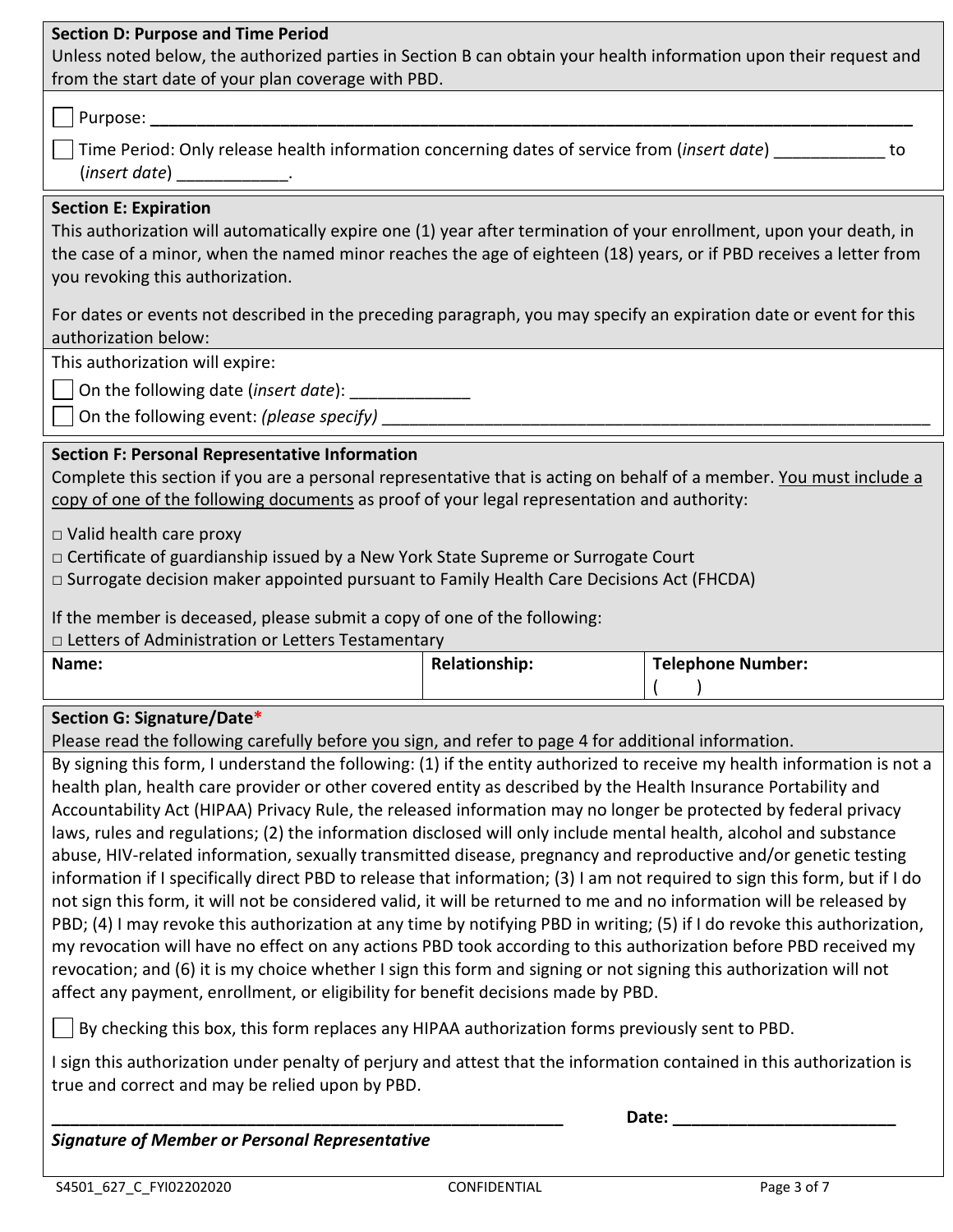# **Sensitive Information**

#### **Alcohol and Substance Abuse Information**

By initialing the appropriate box on this form, alcohol and substance abuse information can be provided to the individuals listed by you on this form. If information is disclosed from alcohol or substance abuse records protected by federal confidentiality rules (42 CFR Part 2), these rules prohibit the recipient from making any further disclosure of this information unless further disclosure is expressly permitted by the written consent of the person to whom it pertains or as otherwise permitted by these rules.

#### **HIV-Related Information**

By initialing the appropriate box on this form, HIV-related information can be provided to the individuals listed by you on this form. HIV-related information is any information indicating that a person has had an HIV-related test, or has HIV infection, HIV-related illness or AIDS, or any information that could indicate a person has been potentially exposed to HIV.

Under New York state law, HIV-related information can only be given to people you allow to have it by signing a written release. This information may also be released to the following: health providers caring for you or your exposed child; health officials when required by law; insurers to permit payment; authorized agencies involved in foster care or adoption; official correctional, probation and parole staff; emergency or health care staff who are accidentally exposed to your blood; special court order; attorney assigned to represent a minor or by an executor or administrator of an estate (Public Health Law §2782). Under state law, anyone who illegally discloses HIV-related information may be punished by a fine of up to \$5,000 and a jail term of up to one year. However, some re-disclosures of medical and/or HIV-related information are not protected under federal law. For more information about HIV confidentiality, call the New York State Department of Health HIV Confidentiality Hotline at 1-800-962-5065; for information regarding federal privacy protection, call the Office for Civil Rights at 1-800-368-1019.

#### **Pregnancy and Reproductive Information**

By initialing the appropriate box on this form, information relating to pregnancy and reproductive health can be provided to the individuals listed by you on this form. Information regarding pregnancy and reproductive health cannot be disclosed, even to a parent or guardian of a minor patient, without the specific authorization of the patient (Public Health Law §17).

#### **Mental Health Information**

By initialing the appropriate box on this form, mental health information can be provided to the individuals listed by you on this form. Mental health information, including a patient's clinical records and information can be released, with your consent or the consent of someone authorized to act on your behalf, to those authorized agencies listed by you on this form who have a demonstrable need for such information provided such disclosure will not reasonably be expected to be detrimental to you or others (Mental Hygiene §33.13).

#### **Sexually Transmitted Diseases**

By initialing the appropriate box on this form, information regarding sexually transmitted disease can be provided to the individuals listed by you on this form. Parents may access most of their child's medical records until the child turns 18, with the exception of information relating to the diagnosis and treatment of sexually transmitted disease (Public Health Law §17). Such information cannot be released to any party, including the child's parent or guardian, without the child's specific authorization.

#### **Genetic Testing**

By initialing the appropriate box on this form, genetic testing information can be provided to the individuals listed by you on this form. Genetic testing information includes any information relating to laboratory tests of human DNA, chromosomes, genes or gene products to diagnose a predisposition to a genetic disease of disability in the individual or offspring (Civil Rights Law §79-l). Genetic testing information shall not be released without your specific consent with the exception of information released to a health insurer or health maintenance organization for the purpose of claims administration.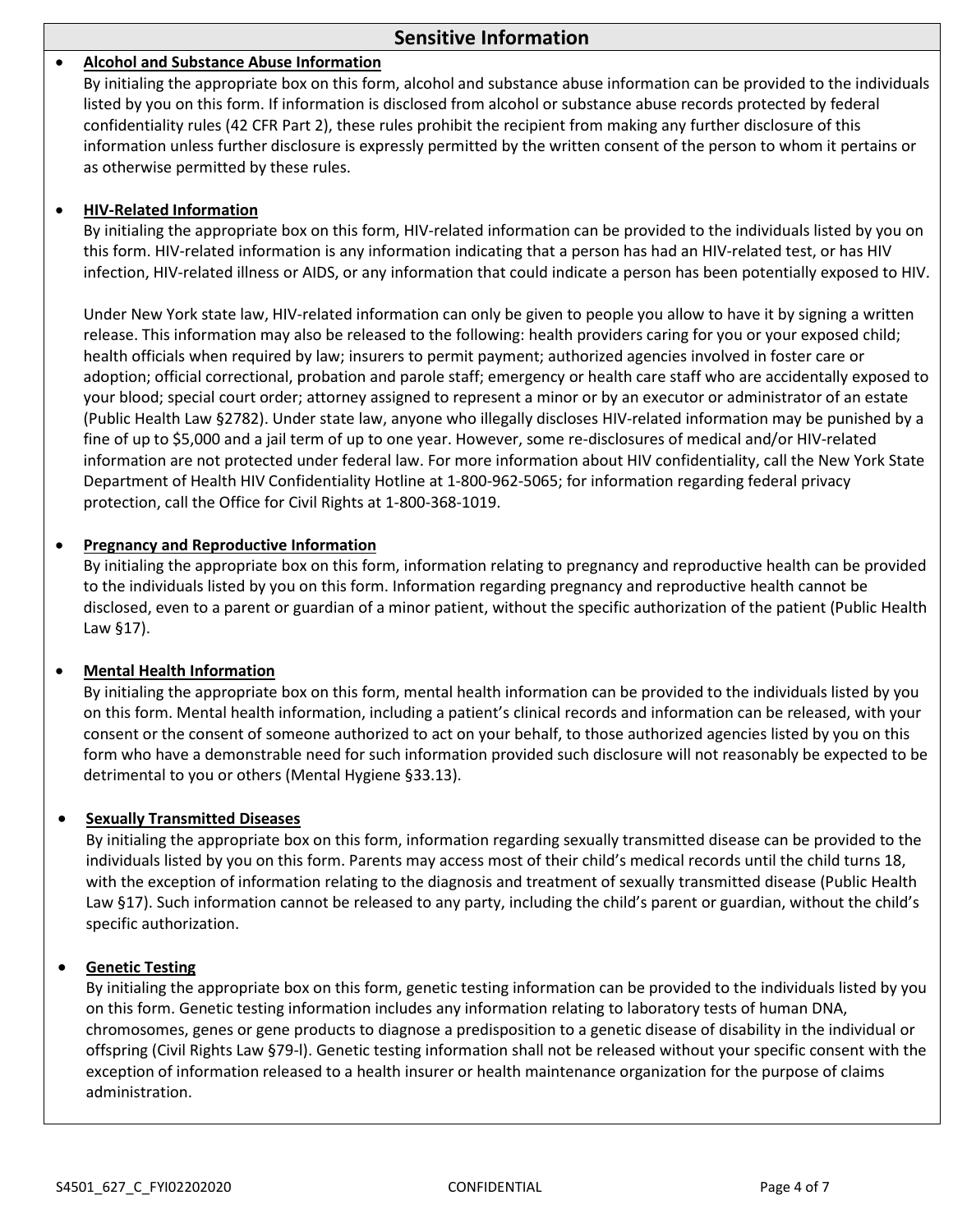# **Instructions for Completion of Authorization to Disclose Protected Health Information (PHI)**

**Section A:** Enter your name, date of birth, and your member ID number including your suffix

**Section B:** List the name, relationship, and telephone number for the individuals and/or entities that you are authorizing to view or receive your health information.

**Section C:** Choose either Box C-1 **OR** box C-2 **AND** initial C-3 if applicable.

- **Box C-1:** Select this box to permit all of your health information to be disclosed. Please note, checking this box alone does NOT include the sensitive conditions listed in C-3, which you must separately initial in C-3.
- **Box C-2:** Select this box to limit the health information that you wish to be disclosed. You should write in the specific information you are authorizing to be disclosed and be as detailed as possible. Please note, checking this box alone does NOT include the sensitive conditions listed in C-3, which you must separately initial in C-3 or manually write in here.
- **Box C-3:** If you wish for any of these sensitive conditions to be disclosed, you must initial them individually here.

**Section D:** You may leave this section blank to default to the purpose and time period rules as indicated on the form, or you may specify a different purpose and/or time period.

- **Purpose:** The circumstances in which you are authorizing the information to be disclosed. For instance, you may choose to list a narrow purpose such as litigation or claim payment resolution. If left blank, your representatives may obtain your information upon their request.
- **Time Period:** The scope of the information to be released. For instance, you may choose to list a specific time frame such as 1/01/2021-12/31/2021. If left blank, your representatives may obtain your information from the start date of your plan coverage with PBD.

**Section E:** This form will expire automatically upon the events noted on the form, but you may specify additional dates or events that would trigger the form to expire, such as upon your death or listing a specific date.

**Section F:** If you are a personal representative that is acting on behalf of a member in signing this authorization, please check which authority you hold and include a copy of the relevant document(s) as proof of your legal representation and authority. Please list your name and telephone number as well as relationship to the member.

**Section G:** Please sign and date the form in this section, whether you are filling it out for yourself or on behalf of the member. As a reminder, if you are signing on behalf of the member, please include a copy of the relevant document(s) as proof of your legal representation and authority. If you wish this form to replace previous HIPAA Authorization forms on file with PBD, please check the box in this section.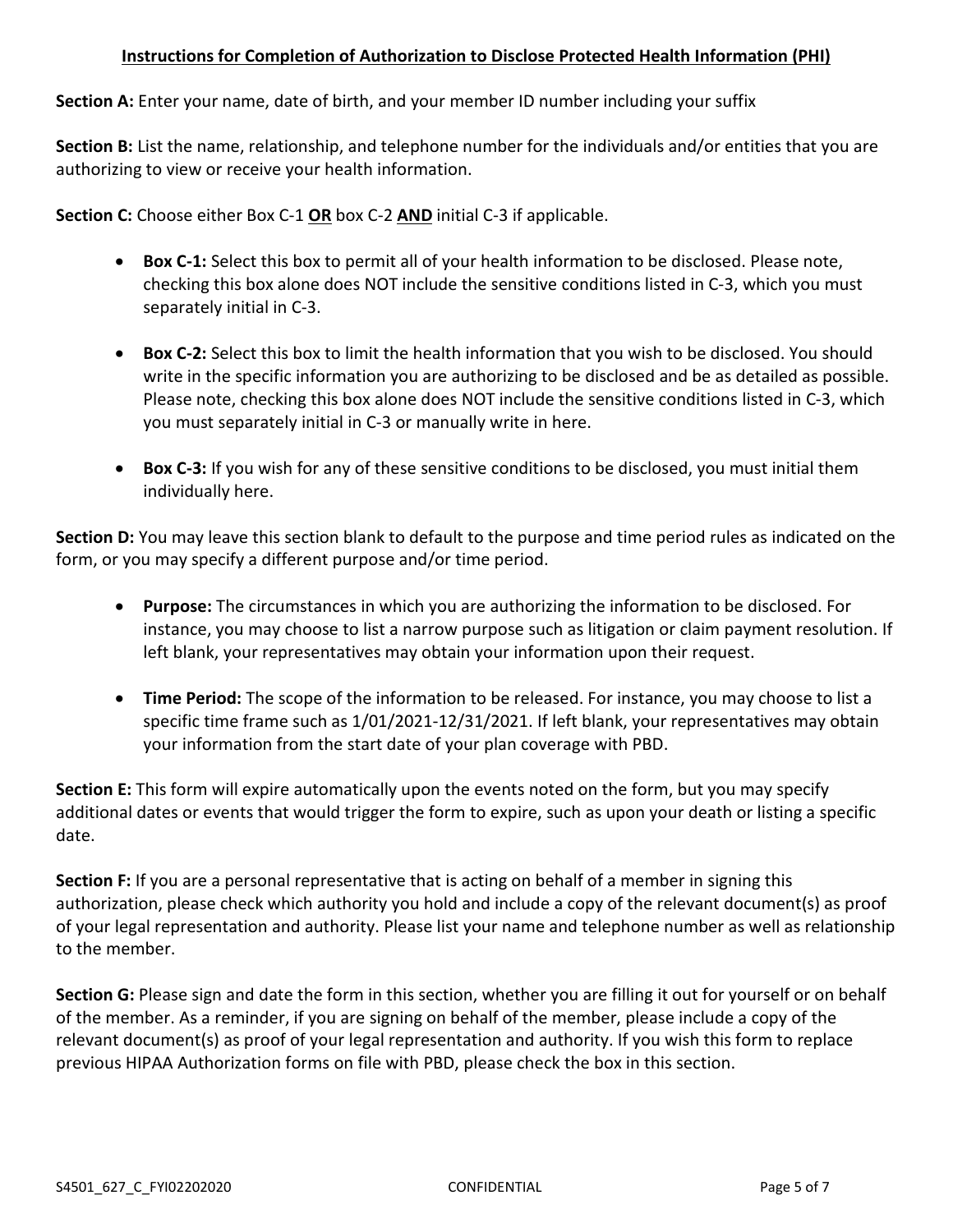# **Language Assistance Services**

| <b>English</b>          | ATTENTION: If you speak English, language assistance services, free of charge, are<br>available to you. Call 1-800-667-5936 (TTY: 711).                              |
|-------------------------|----------------------------------------------------------------------------------------------------------------------------------------------------------------------|
| Spanish                 | ATENCIÓN: si habla español, tiene a su disposición servicios gratuitos de asistencia<br>lingüística. Llame al 1-800-667-5936 (TTY: 711).                             |
| <b>Chinese</b>          | 注意:如果您使用繁體中文,您可以免費獲得語言援助服務。請致電<br>$1-800-667-5936$ (TTY: 711) 。                                                                                                      |
| <b>Russian</b>          | ВНИМАНИЕ: Если вы говорите на русском языке, то вам доступны бесплатные<br>услуги перевода. Звоните 1-800-667-5936 (телетайп: 711).                                  |
| French<br><b>Creole</b> | ATANSYON: Si w pale Kreyòl Ayisyen, gen sèvis èd pou lang ki disponib gratis pou ou.<br>Rele 1-800-667-5936 (TTY: 711).                                              |
| <b>Korean</b>           | 주의: 한국어를 사용하시는 경우, 언어 지원 서비스를 무료로 이용하실 수<br>있습니다. 1-800-667-5936 (TTY: 711) 번으로 전화해 주십시오.                                                                            |
| <b>Italian</b>          | ATTENZIONE: In caso la lingua parlata sia l'italiano, sono disponibili servizi di assistenza<br>linguistica gratuiti. Chiamare il numero 1-800-667-5936 (TTY: 711).  |
| Farsi                   | توجه: اگر به زبان نارس، گننگو می کنید، نسءیالت زبانی بصورت رانگان بر ای شها فرامم می باشد. با<br>(TTY: 711) 75936-667-800-667 نـُماس بگوريد.                         |
| <b>Vietnamese</b>       | CHÚ Ý: Nếu bạn nói Tiếng Việt, có các dịch vụ hỗ trợ ngôn ngữ miễn phí dành cho<br>bạn. Gọi số 1-800-667-5936 (TTY: 711).                                            |
| <b>Polish</b>           | UWAGA: Jeżeli mówisz po polsku, możesz skorzystać z bezpłatnej pomocy językowej.<br>Zadzwoń pod numer 1-800-667-5936 (TTY: 711).                                     |
| <b>Arabic</b>           | ب ال مج ان ل ك ، وال ل ف و ال ل غو، ق الله صاعدة خدمات ل إن ال ل غة، اذك ر ، ل عدث ك انت إذا جم ل حوظة<br>.(711 :وال بالخم ال صرم ها ف رق م) 667-5936-1-800 ب راك صل |
| <b>French</b>           | ATTENTION : Si vous parlez français, des services d'aide linguistique-vous sont<br>proposés gratuitement. Appelez le 1-800-667-5936 (TTY : 711).                     |
| Portuguese              | ATENÇÃO: Se fala português, encontram-se disponíveis serviços linguísticos, grátis. Ligue<br>para 1-800-667-5936 (TTY: 711).                                         |
| <b>Tagalog</b>          | PAUNAWA: Kung nagsasalita ka ng Tagalog, maaari kang gumamit ng mga serbisyo ng<br>tulong sa wika nang walang bayad. Tumawag sa 1-800-667-5936 (TTY: 711).           |
| Japanese                | 注意事項:日本語を話される場合、無料の言語支援をご利用いただけます。<br> 1-800-667-5936(TTY: 711)まで、お電話にてご連絡ください。                                                                                      |
| German                  | ACHTUNG: Wenn Sie Deutsch sprechen, stehen Ihnen kostenlos sprachliche<br>Hilfsdienstleistungen zur Verfügung. Rufnummer: 1-800-667-5936 (TTY: 711).                 |

Pharmacy<br>Benefit<br>Dimensions°